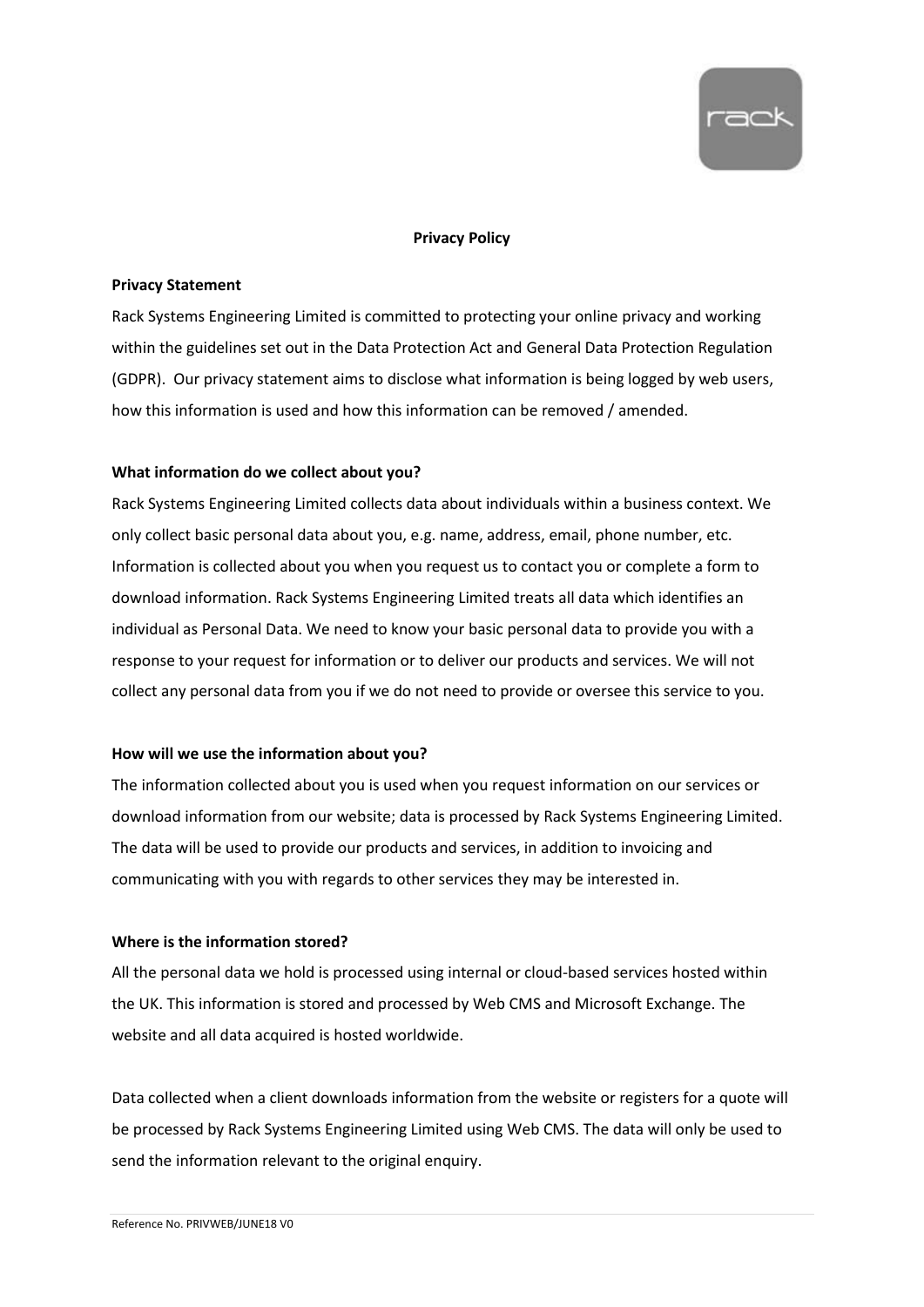

### **Cookies**

The site uses cookies; these are text files placed on your device to collect standard internet log information and visitor behaviour information. This information is used to track visitor use of the website and to compile statistical reports on website activity. As a rule, cookies will make your browsing experience better. However, you may prefer to disable cookies on this site and on others. The most effective way to do this is to disable cookies in your browser. We suggest consulting the Help section of your browser or taking a look at the [About Cookies](https://www.aboutcookies.org/) website which offers guidance for all modern browsers.

### **Log Files**

When you visit the website, we collect web statistics concerning your visit, which are stored in a log file. Log files allow us to record visitors' use of the site. The web teams use Google Analytics to record visitors' use of the site and use this information to make changes to the layout of the website and to the information in it. Log files are not used to identify any individual patterns of use on the site. Further detailed information on Google Analytics cookies can be [found here.](https://developers.google.com/analytics/devguides/collection/analyticsjs/cookie-usage)

# **Changes to our privacy policy**

We keep our privacy policy under regular review and we will place any updates on this web page. This privacy policy was last updated  $26^{\text{th}}$  June 2018.

### **Your rights**

If at any point you believe the information we process on you is incorrect, you can request to see this information and have it corrected or deleted. If you wish to raise a complaint on how we have handled your personal data, you can contact us at sales@racksystems.co.uk, who will investigate the matter. If you are not satisfied with our response or believe we are processing your personal data not in accordance with the law, you can get in touch with the Information Commissioner's Office (ICO) ICO's [Website](https://ico.org.uk/) for more details.